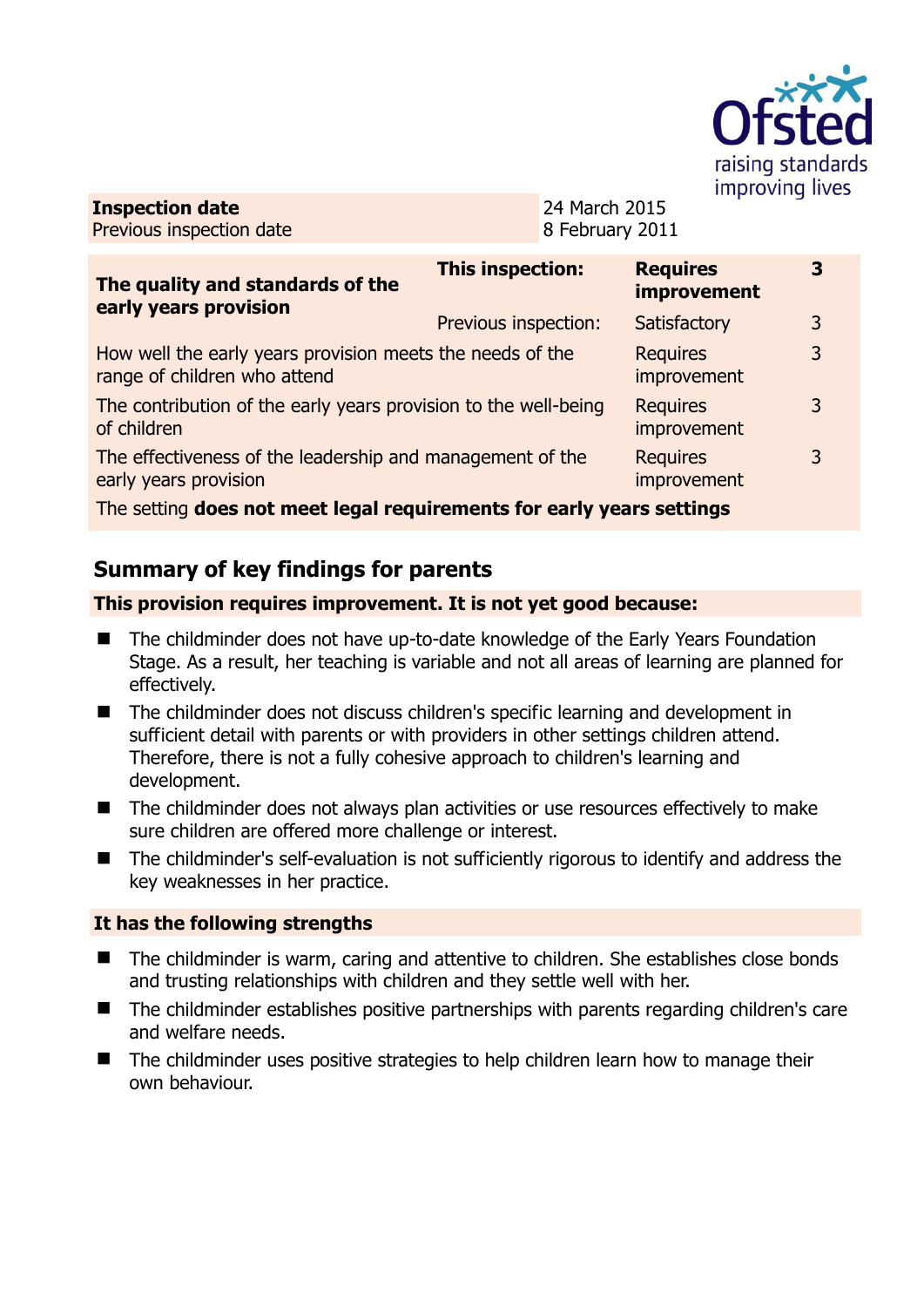## **What the setting needs to do to improve further**

#### **To meet the requirements of the Early Years Foundation Stage the provider must:**

- improve knowledge of the current learning and development requirements, in order to improve the quality of teaching and to ensure planning fully promotes individual children's progress across all areas of learning
- $\blacksquare$  develop partnership working with parents and other providers, to promote a cohesive approach to promoting children's learning and development.

#### **To further improve the quality of the early years provision the provider should:**

- $\blacksquare$  review the use of resources and consider ways of using them more effectively to offer more challenge and interest to children, such as developing the potential of the garden to inspire and stimulate children and promote their learning
- implement rigorous self-evaluation to ensure any weaknesses are swiftly identified and promptly addressed, to improve the quality of care, learning and development for children.

#### **Inspection activities**

- The inspector observed activities and resources in the childminder's lounge and garden and interacted with the children when appropriate.
- The inspector viewed all areas of the home used for childminding purposes and discussed aspects of safety with the childminder. The inspector viewed additional resources stored in the shed.
- The inspector spoke with the childminder at appropriate times throughout the inspection and discussed activities with her.
- The inspector looked at the childminder's documentation relating to accident and medication records, written risk assessments, policies, self-evaluation and children's records and discussed these with the childminder.
- The inspector checked evidence of the suitability and qualifications of the childminder and the suitability of members of the household.
- The inspector took account of the views of parents, through references written for the inspection.

**Inspector**  Hazel Meadows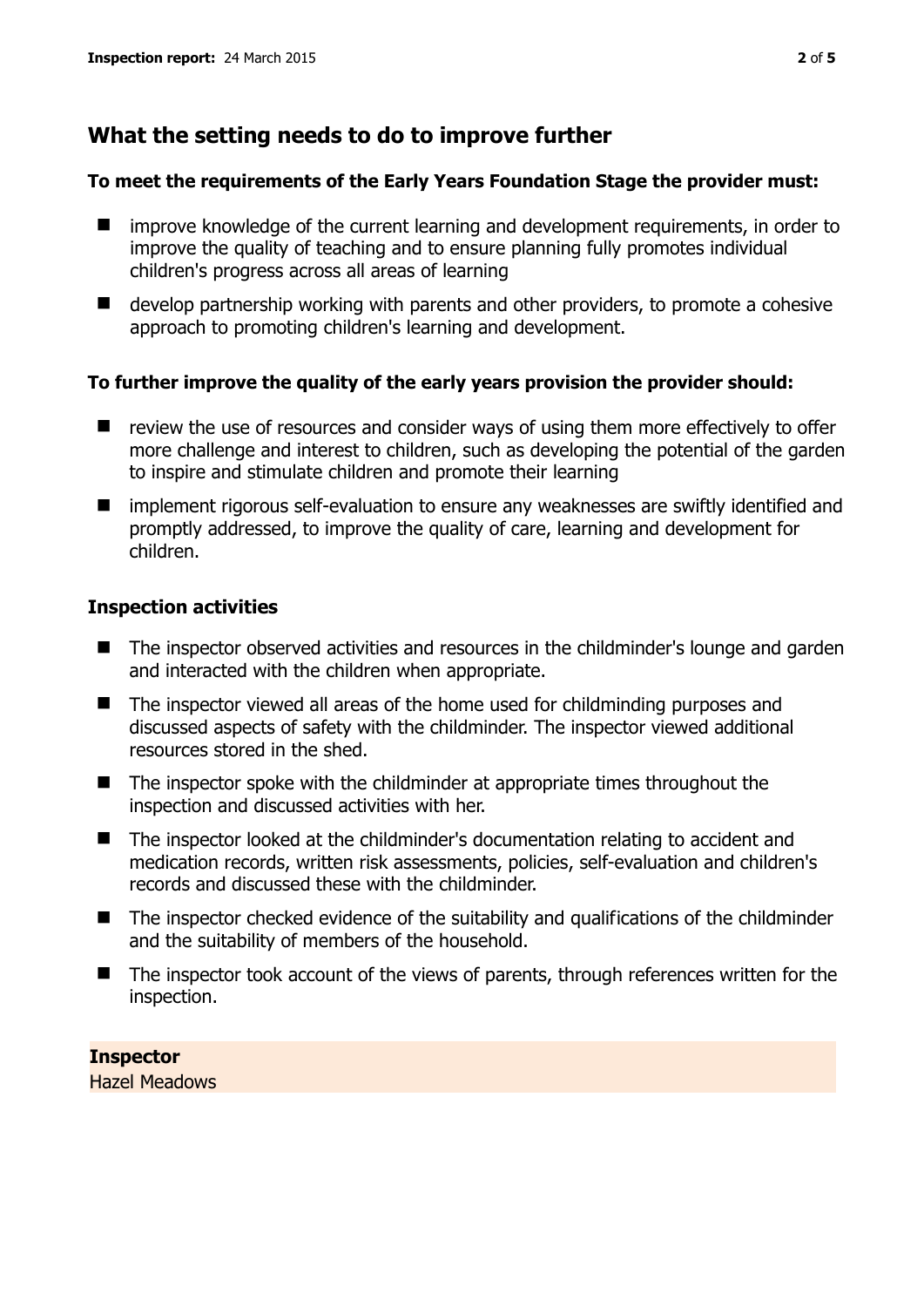### **Inspection findings**

#### **How well the early years provision meets the needs of the range of children who attend. This requires improvement**

The childminder promotes children's communication and language skills well, including those children who speak English as an additional language. She provides a suitable mix of adult-led activities, such as cookery and child-initiated activities, such as role play. The childminder ascertains children's starting points through her own observations. She maintains a scrapbook of activities and links observations to areas of learning. The childminder instinctively uses her childcare experience to help her identify and support children's progress. She makes occasional use of guidance documentation, to aid her assessment and children's individual progress is broadly monitored. However, assessment is not always sufficiently accurate to inform well-targeted planning, to ensure children make best progress. The childminder does not always discuss children's learning with parents, or other settings children attend. Consequently, parents are not fully involved with their children's learning, and other settings are not routinely consulted, to support and enhance children's learning and development.

#### **The contribution of the early years provision to the well-being of children requires improvement**

The childminder sensitively settles children into her care and gets to know them well. As a result, they are happy and secure and form close bonds with her. She encourages regular communication with parents regarding children's welfare needs, to offer continuity of care. Children are gaining independence skills and confidence, which help prepare them for school. For example, young children competently and independently put on their coats and shoes. The childminder calmly manages conflict between the children. She is supporting them to learn how to become tolerant of one another and to share and take turns. A healthy lifestyle is promoted through positive food choices, daily exercise and outdoor play. Children practise good hygiene habits from an early age, encouraged by reminders and consistent routines. The childminder closely supervises the children to promote their safety. Children are emotionally supported and prepared for future changes, such as starting school. Children generally enjoy their time at the setting. However, on occasion, activities are somewhat mundane and lack a suitable level of challenge and interest. This is particularly pertinent for the more able children, who sometimes resort to activities such as merely pushing buggies in the garden.

#### **The effectiveness of the leadership and management of the early years provision requires improvement**

The childminder has attended safeguarding training and has a sound knowledge of child protection procedures. She understands her responsibilities and what to do, if she has concerns about the welfare of a child in her care. Self-evaluation is not sufficiently focussed and, as a result, the childminder has not fully addressed recommendations from the previous inspection. For example, she has not made sufficient use of training and other sources to fully develop her knowledge and understanding of the Early Years Foundation Stage. Consequently, some of her knowledge is outdated and she is not fully aware of current requirements.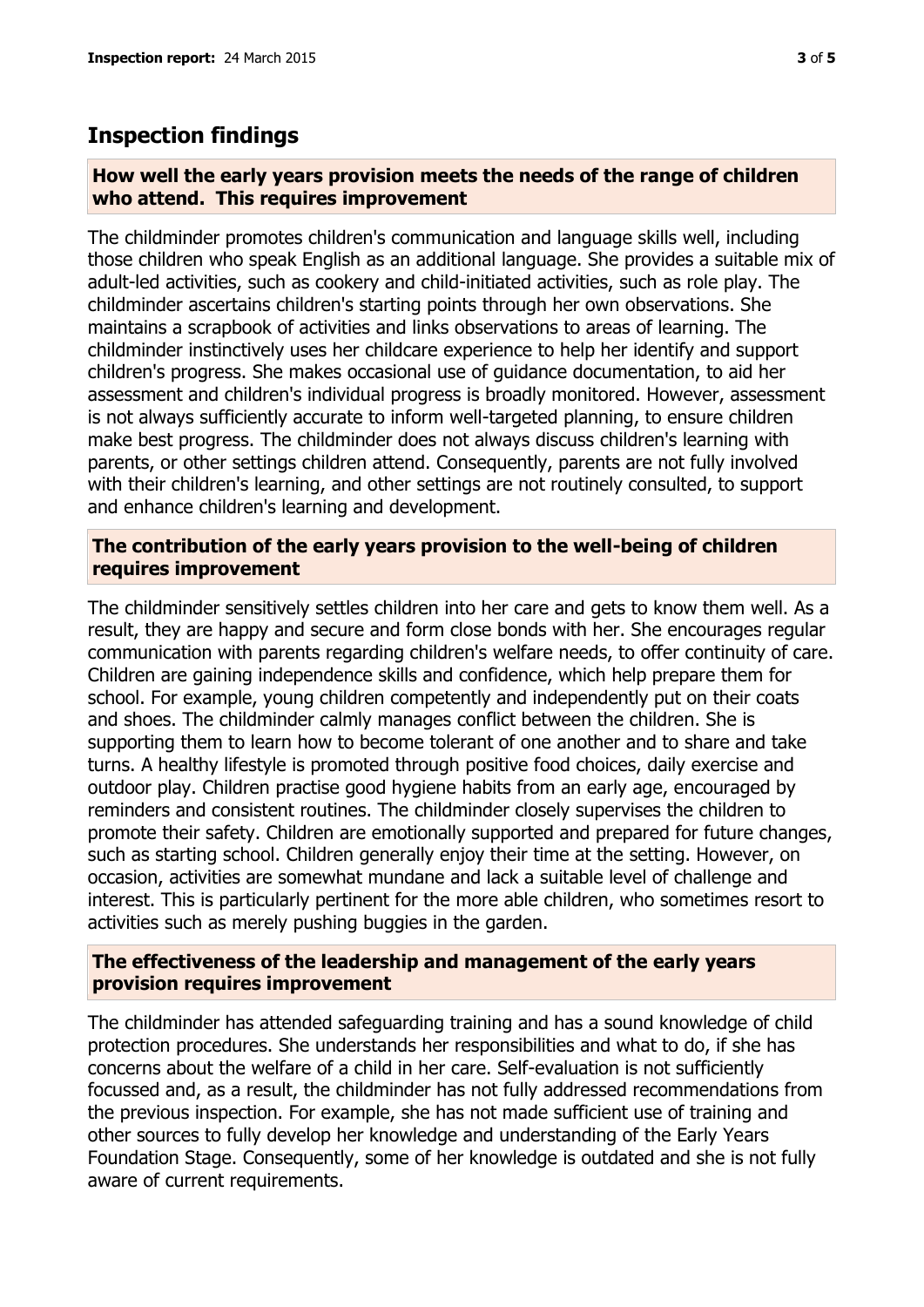## **Setting details**

| Unique reference number       | EY227749        |
|-------------------------------|-----------------|
| <b>Local authority</b>        | <b>Suffolk</b>  |
| <b>Inspection number</b>      | 877413          |
| <b>Type of provision</b>      | Childminder     |
| <b>Registration category</b>  | Childminder     |
| <b>Age range of children</b>  | $0 - 17$        |
| <b>Total number of places</b> | 6               |
| Number of children on roll    | 5               |
| <b>Name of provider</b>       |                 |
| Date of previous inspection   | 8 February 2011 |
| <b>Telephone number</b>       |                 |

The childminder was registered in 2002 and lives in Ipswich, Suffolk. She operates all year round from 8am to 6pm, Monday to Friday, except bank holidays and family holidays.

This inspection was carried out by Ofsted under sections 49 and 50 of the Childcare Act 2006 on the quality and standards of provision that is registered on the Early Years Register. The registered person must ensure that this provision complies with the statutory framework for children's learning, development and care, known as the Early Years Foundation Stage.

Any complaints about the inspection or the report should be made following the procedures set out in the guidance 'Complaints procedure: raising concerns and making complaints about Ofsted', which is available from Ofsted's website: www.gov.uk/government/organisations/ofsted. If you would like Ofsted to send you a copy of the guidance, please telephone 0300 123 4234, or email enquiries@ofsted.gov.uk.